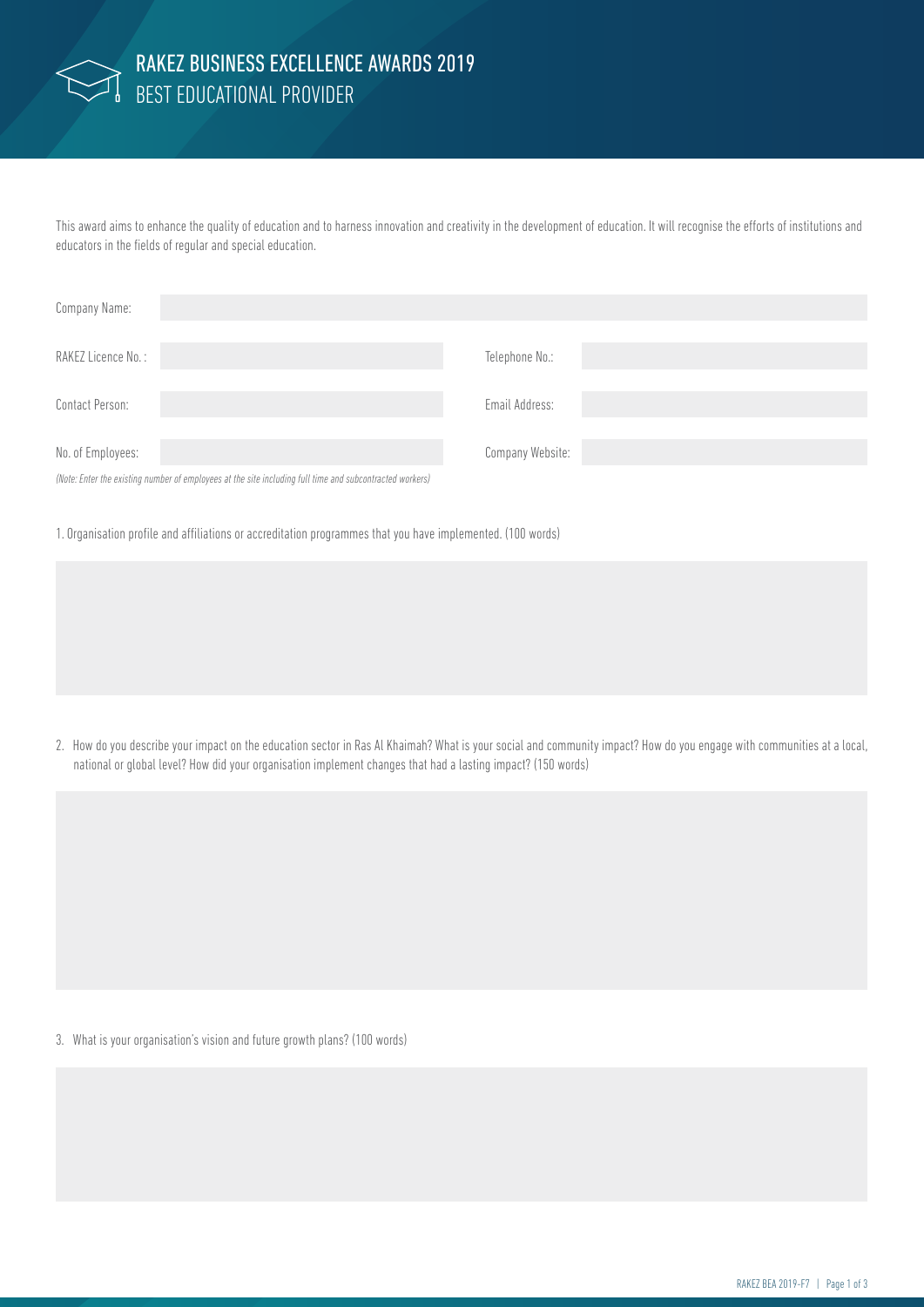

4. How do you promote innovation and research in your organisation? Are you implementing innovative digital technology solutions to improve students' experience and online course delivery? (100 words)

5. How do you motivate teachers and staff within your organisation to deliver their best? (100 words)

6. Please elaborate on your scholarship schemes, how you support the community, how you upgrade quality of your services and how you maintain your academic accreditation. (150 words)